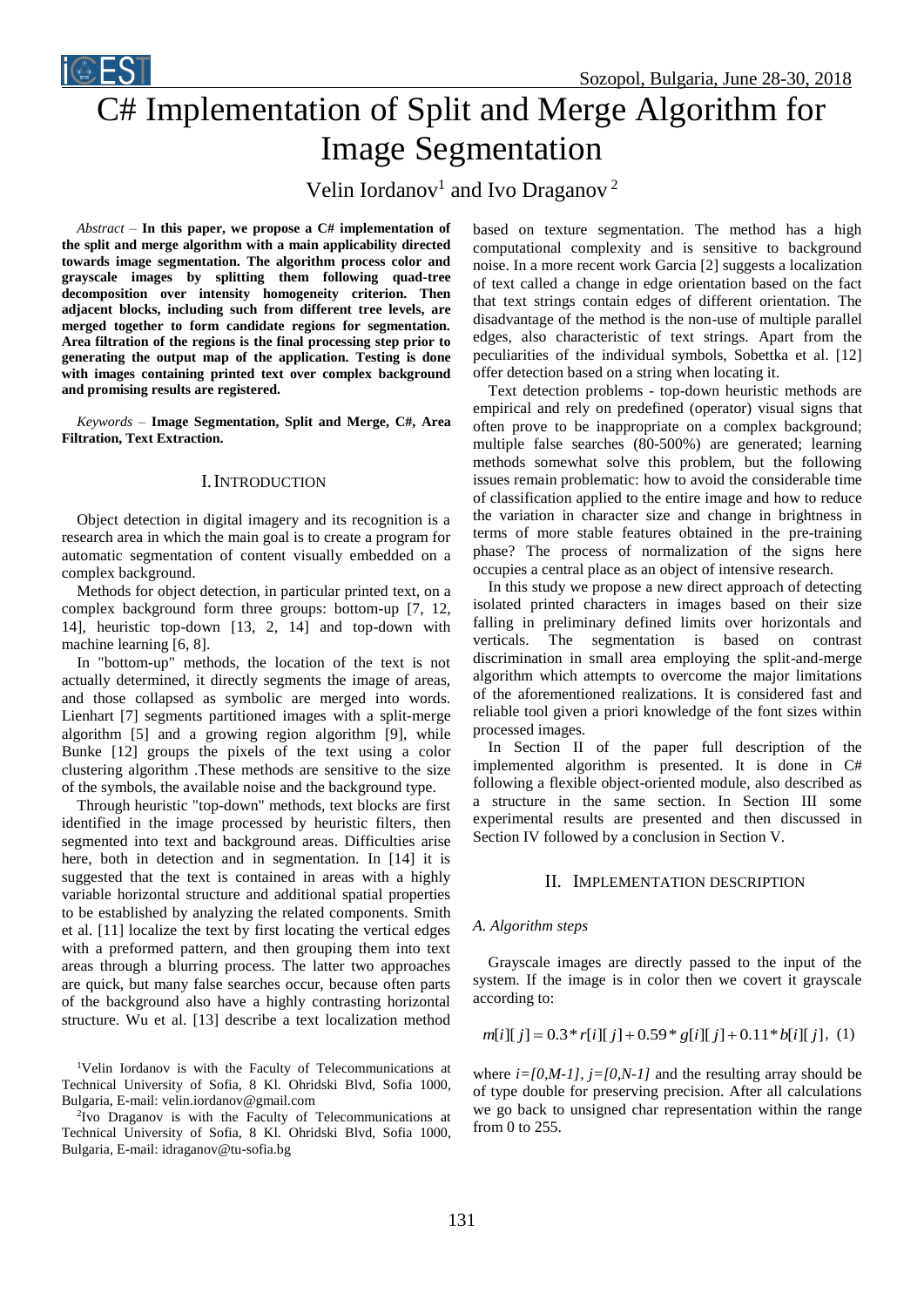

The obtained array *m[M][N]* is divided into quarters (Fig. 1) - if any of the dimensions *M* and/or *N* does not allow for an exact division (odd number), then the first halves (left and/or right) are taken as a half of the whole increased with 1 (it will always be even) and the rest with 1 less (e.g. if *M*=7, the quartile lengths to the left of the whole array are assumed to be 4 (half the nearest even number) and the lengths of the quarters to the right are taken 3).



Fig. 1. Two-dimensional array split in quarters

For each quarter the element with maximum and minimum value is found and so is the difference in absolute value (positive number) and it is compared with predefined threshold - thresh1. If thresh1 is greater, all the values of the quarter elements are replaced with the average of their old values (again rounded to an integer, but the averaging itself is not an integer but a double). If thresh1 is less, the current quarter is divided again into quarters (if again one of its two or both sizes is an odd number - the approach from above is applied) and recheck for each new one if the absolute value of the difference between the maximum and minimum is greater than or less than thresh1 and the above steps apply. The splitting of quarters continues until a single element (1 value of the entire matrix) is reached if necessary.

Here we have rectangular blocks of different sizes (generally from  $(M/2)x(N/2)$  to 1x1 elements) each containing elements of the same values (the average of their original values). For each of these blocks, check whether their width or height (both sizes) exceeds thresh2 - if only one of these sizes exceeds it - all values of the given block are equalized to zero.

The array with dimensions *MxN* elements already has blocks containing zeros and positive values (the same within each block separately). For each block consisting of non-zero elements, all adjacent blocks are checked, which are also nonzero. The check is done by value - if the difference per module between the value of the current block (it is one for the whole) and the currently comparing neighboring (also one) is less than thresh3 - the two blocks are assumed to be "connected" and both are replaced with the weighted average of their two previous values - the number of pixels in one area of its brightness, collected by the number of pixels of the other in its brightness and divided by the total number of pixels for the two areas.

So far we have obtained a two-dimensional array *MxN* elements in which we have a number of areas (macro blocks) whose values are constant (equipotential domains). For each area obtained, the width and height (in number of elements) of the smallest rectangle surrounding it (Fig 2). If either the width or height of an area is less than thresh4, the area values are equal to zero.

Now we have a two-dimensional array MxN element containing equipotential domains, each with a value between 0 and 255 (including boundaries) - it is necessary one to be able to "return" it as a source parameter (e.g. by a pointer to the memory area) and we can also save it from this function in a binary file on the disk. All other intermediate areas (excluding the last received array) from the RAM for intermediate operations should be cleared.



Fig. 2. Equipotential area dimensions estimation

#### *B.Source design*

The diagram of the classes SplitAndMergeSegmenter and ImageSegment are given in Fig. 3. The splitting is implemented recursively within the ImageSegment class where all obtained segments with its internal values and position within the matrix of the whole image. Division is applied until block size reaches 1x1 pixels.

The method Merge use a list of all registered segments. According to the algorithm description from Section II.A weighted average intensity is associated to the resulting bigger regions after merging.

The essential parts from the definitions of the classes are listed below:

## **public class SplitAndMergeSegmenter**

 **{ private const double RedMultiplier = 0.3; private const double GreenMultiplier = 0.59; private const double BlueMultiplier = 0.11; private readonly ICollection<ImageSegment> segments; private readonly Bitmap image; private readonly int thresh1; private readonly int thresh2; private readonly int thresh3; private readonly int thresh4; public SplitAndMergeSegmenter(Bitmap image, int thresh1, int thresh2, int thresh3, int thresh4) {**

> **this.image = image; this.segments = new List<ImageSegment>(); this.thresh1 = thresh1;**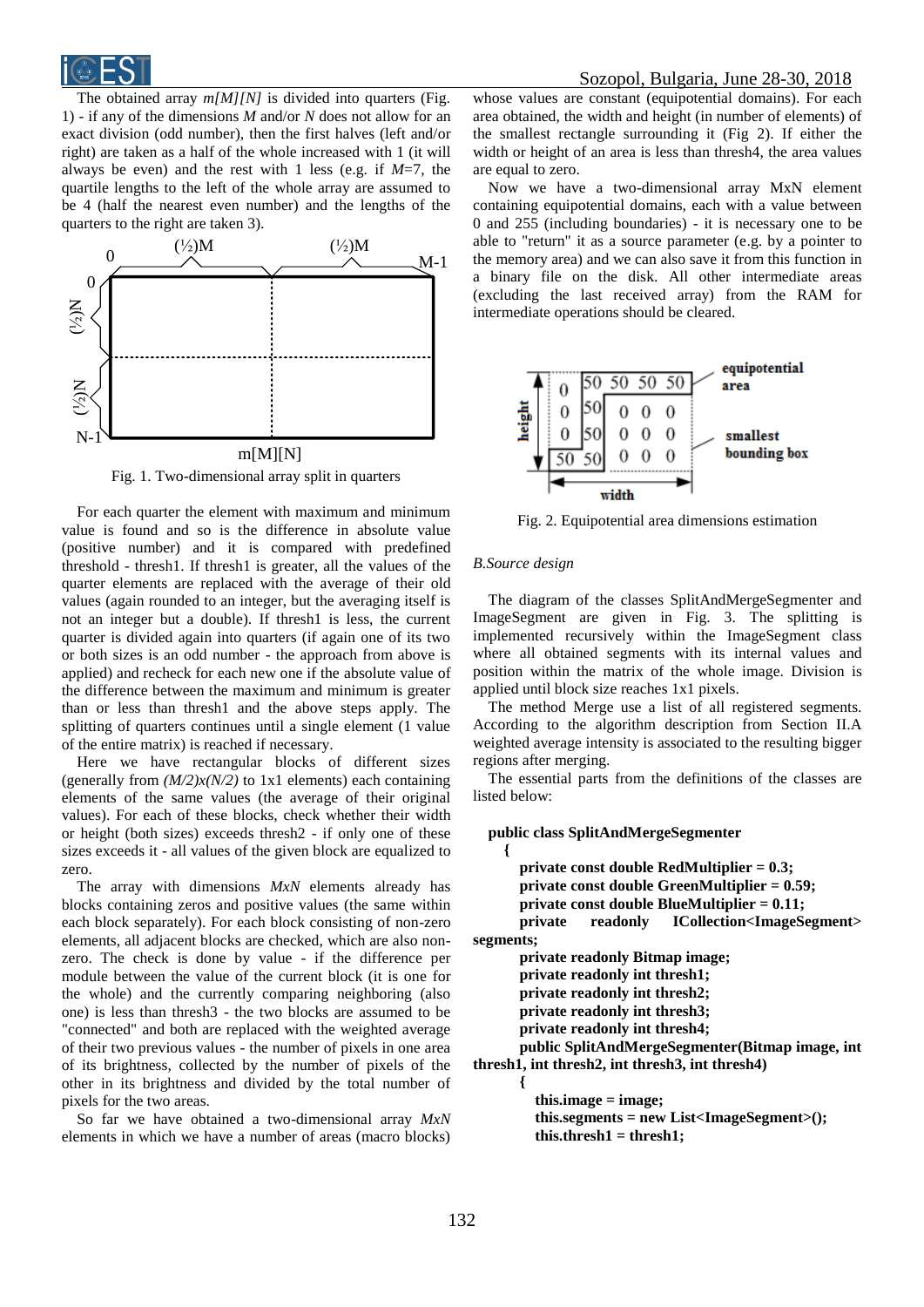

```
 this.thresh2 = thresh2;
         this.thresh3 = thresh3;
         this.thresh4 = thresh4;
       }
  private void Merge(IEnumerable<ImageSegment> 
imageSegments)
       {
         foreach (var segment in imageSegments)
   {
           var block = imageSegments.Where(x => 
CanMerge(x, segment));
           if (block == null)
   {
             continue;
   }
           foreach (var item in block)
   {
             CombineSegments(segment, item);
   }
         }
  …
  }
  public class ImageSegment
     {
```
 **public ImageSegment(int[,] pixels, int topLeftX, int topLeftY, int bottomLeftX, int bottomLeftY, int topRightX, int topRightY, int bottomRightX, int bottomRightY)**

```
 {
        this.Pixels = pixels;
        this.topLeftIndexX = topLeftX;
        this.topLeftIndexY = topLeftY;
        this.topRightIndexX = topRightX;
        this.topRightIndexY = topRightY;
        this.bottomLeftIndexX = bottomLeftX;
        this.bottomLeftIndexY = bottomLeftY;
        this.bottomRightIndexX = bottomRightX;
        this.bottomRightIndexY = bottomRightY;
        this.segments = new List<ImageSegment>();
     }
     public int[,] Pixels { get; set; }
     public int topLeftIndexX { get; set; }
     public int bottomLeftIndexX { get; set; }
     public int topRightIndexX { get; set; }
     public int bottomRightIndexX { get; set; }
     public int topLeftIndexY { get; set; }
     public int bottomLeftIndexY { get; set; }
     public int topRightIndexY { get; set; }
     public int bottomRightIndexY { get; set; }
     public bool isZeroed { get; set; }
     public bool isCombined { get; set; }
public ICollection<ImageSegment> segments { get; set;}
     public void SetAvarageValue(int number)
    \{ for (int i = 0; i < this.Pixels.GetLength(0); i++)
       \{ for (int j = 0; j < this.Pixels.GetLength(1); j++)
          { this.Pixels[i, j] = number; } } } } }
```


Fig. 3. Diagrams of the main application classes

# III. EXPERIMENTAL RESULTS

The experimental test set includes 100 color images in RGB format at 24 bpp with 320x240 pixels in dimension. They are processes on PC compatible machine with Intel Core 2 Quad Q8300 CPU running at 2.5 GHz with 4 GB of RAM under Windows 10 OS. Empirically obtained thresholds based on font sizes present in the test images are set to be: thresh $1 =$ 100, thresh $2 = 5$ , thresh $3 = 70$ , thresh $4 = 1$ . Segmentation accuracy and execution time of the current implementation are presented in Table I compared to those of the implementation of Wu et al. [13].

TABLE I SEGMENTATION ACCURACY AND TIME

| Para-<br>meters<br>Method <sup>®</sup> | Correctly<br>segmented<br>symbols,<br>$\%$ | Fragmented<br>symbols, % | Missed<br>symbols,<br>$\%$ | Average<br>execution<br>time,<br>sec |
|----------------------------------------|--------------------------------------------|--------------------------|----------------------------|--------------------------------------|
| [13]                                   | 79.6                                       | 7.6                      | 12.8                       |                                      |
| Proposed                               | 81.3                                       | 10.5                     | 18.2                       | 0.5                                  |